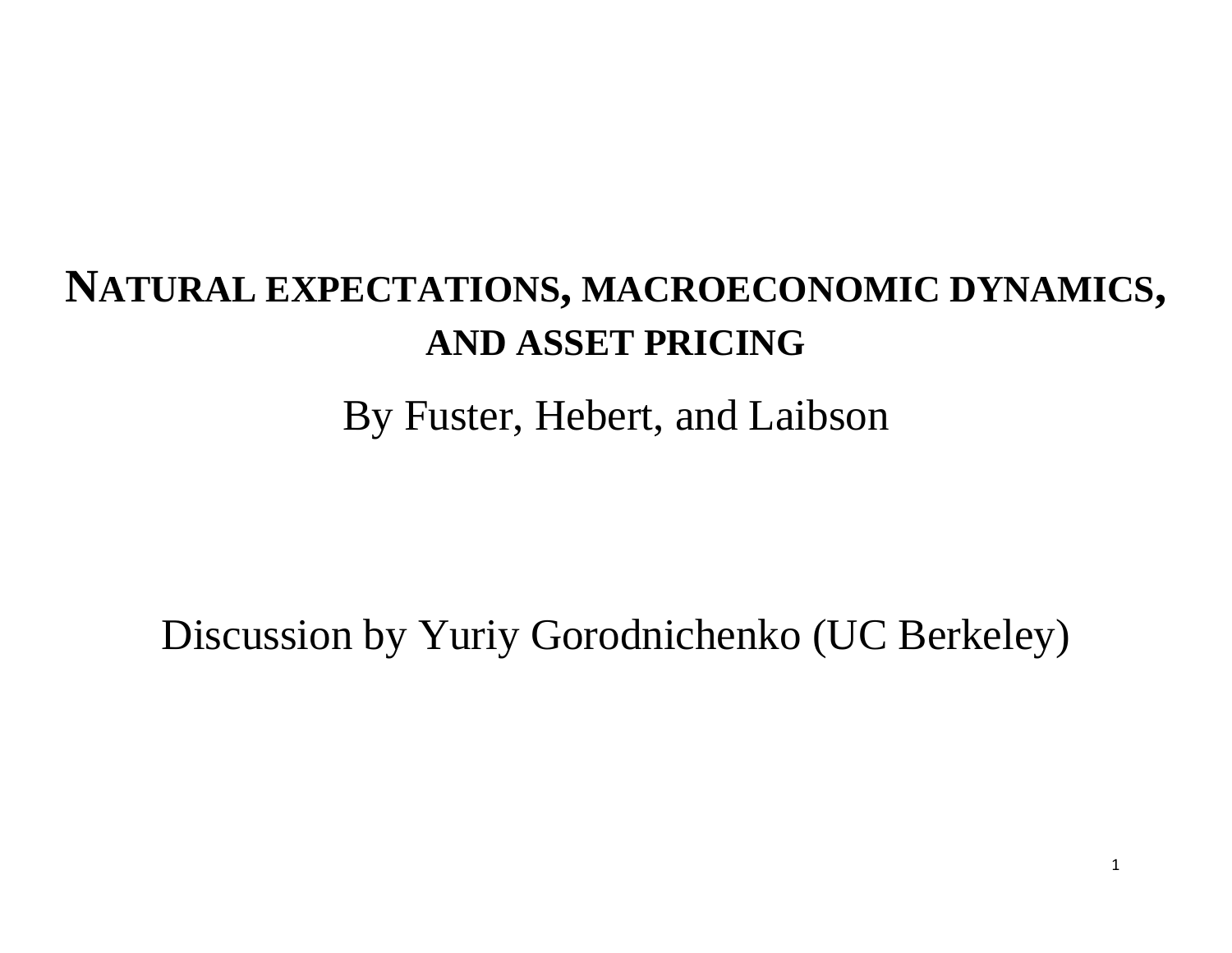## **MACROECONOMICS AND FINANCE**

Larry Summers compared finance to a ketchup science since at least at the time he thought that finance did not

- bother to explain the level of asset prices,
- link to other branches of economics (esp. macroeconomics),
- seriously question departures from full rationality.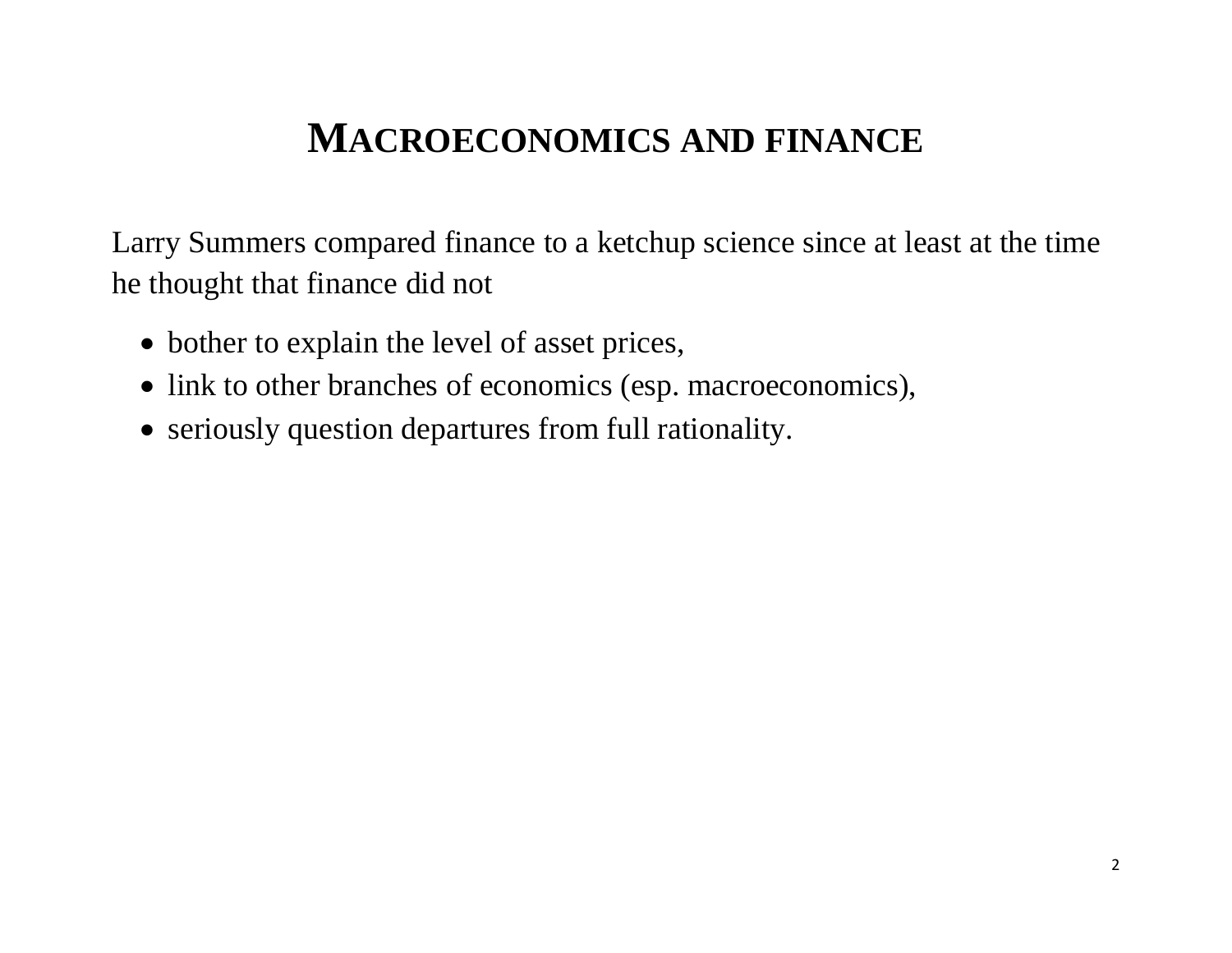## **MACROECONOMICS AND FINANCE**

Larry Summers compared finance to a ketchup science since at least at the time he thought that finance did not

- bother to explain the level of asset prices,
- link to other branches of economics (esp. macroeconomics),
- seriously question departures from full rationality.

This paper is a major step forward in addressing these concerns.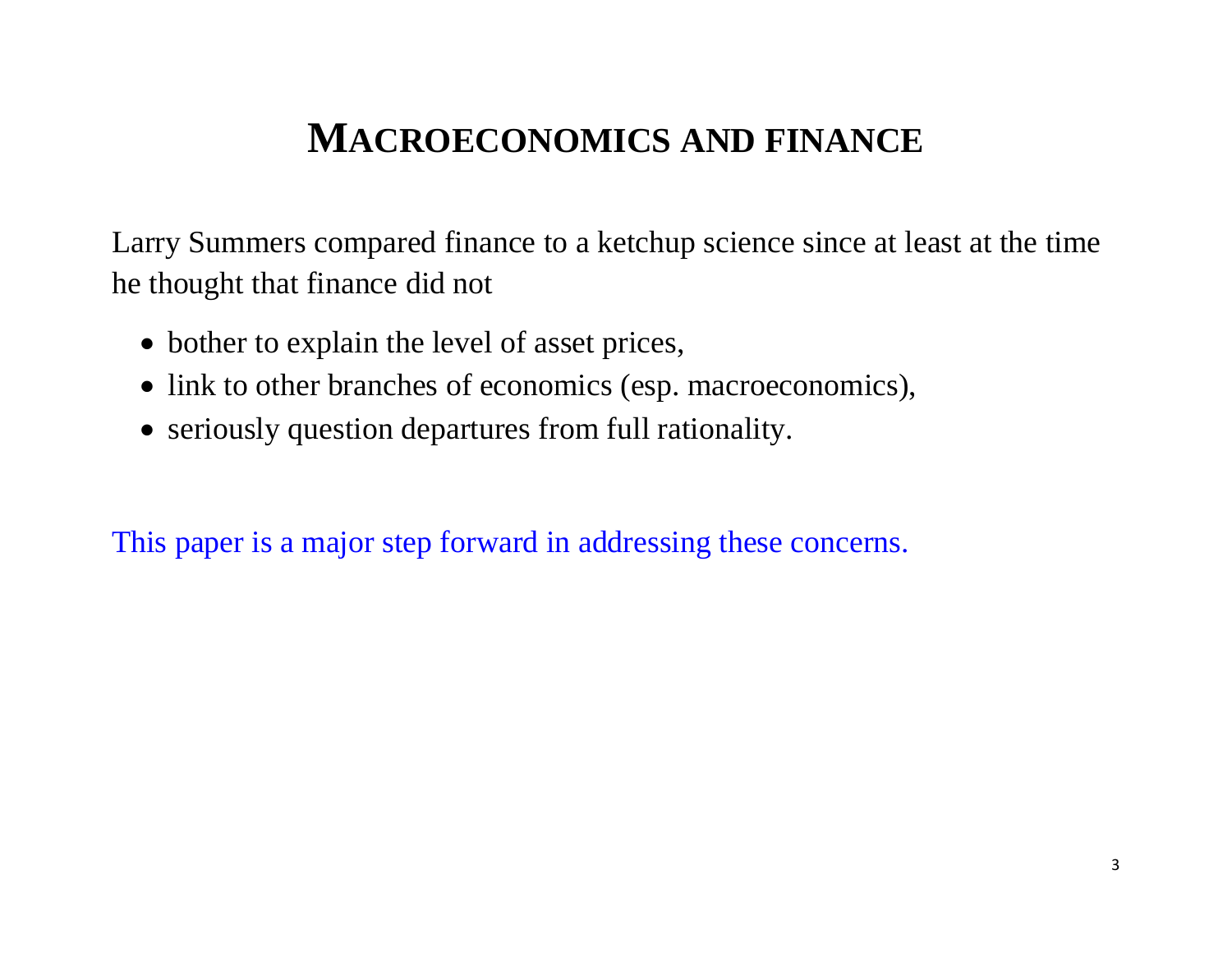1.Lucas tree model with serially correlated "fruits" + a safe asset.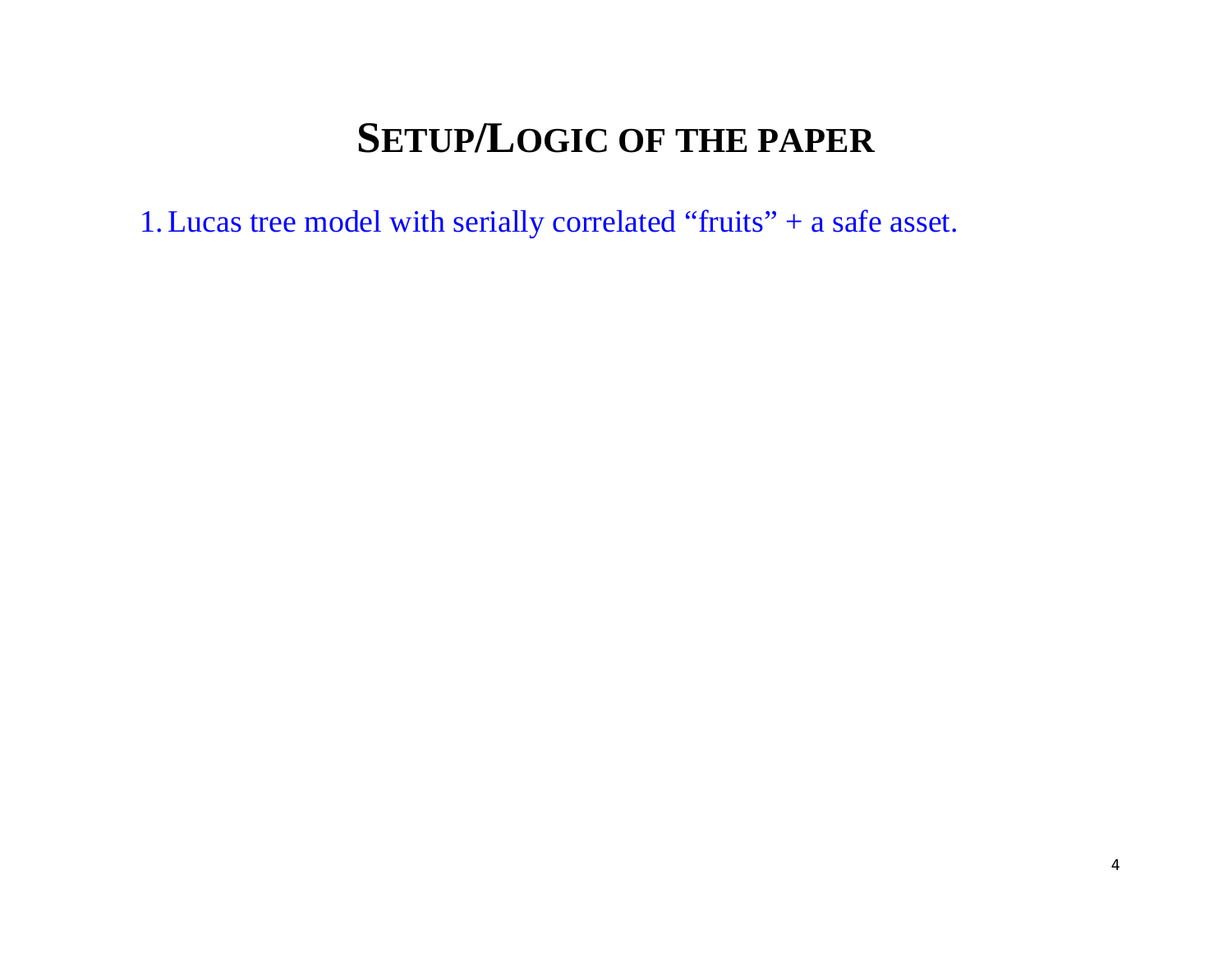1.Lucas tree model with serially correlated "fruits" + a safe asset.

2.Reality is complex with hump-shaped conditional responses (IRFs).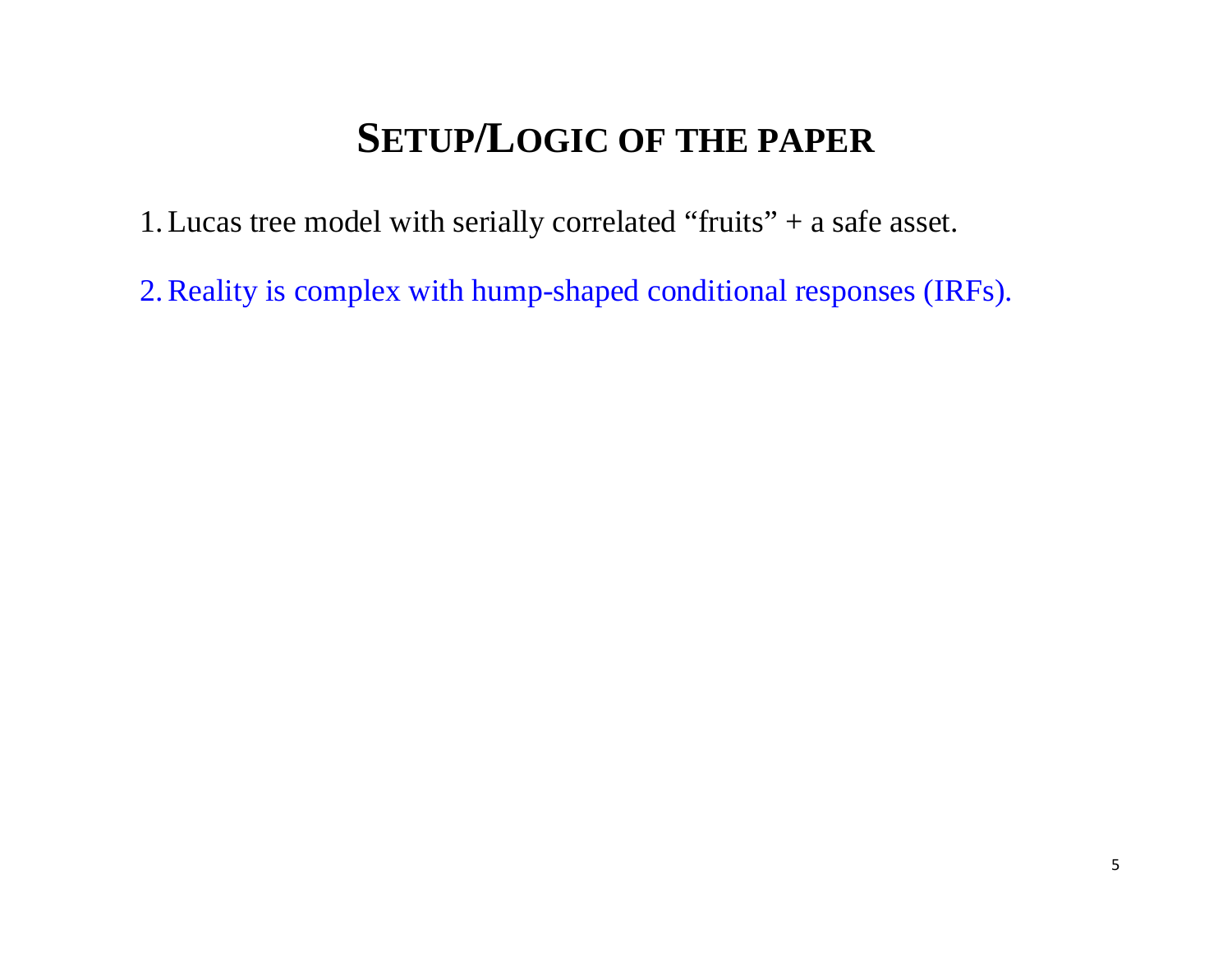- 1.Lucas tree model with serially correlated "fruits" + a safe asset.
- 2.Reality is complex with hump-shaped conditional responses (IRFs).
- 3.Representative economic agents use simple models to explain reality, forecast future ("natural expectations") and make consumption (with habit) decisions.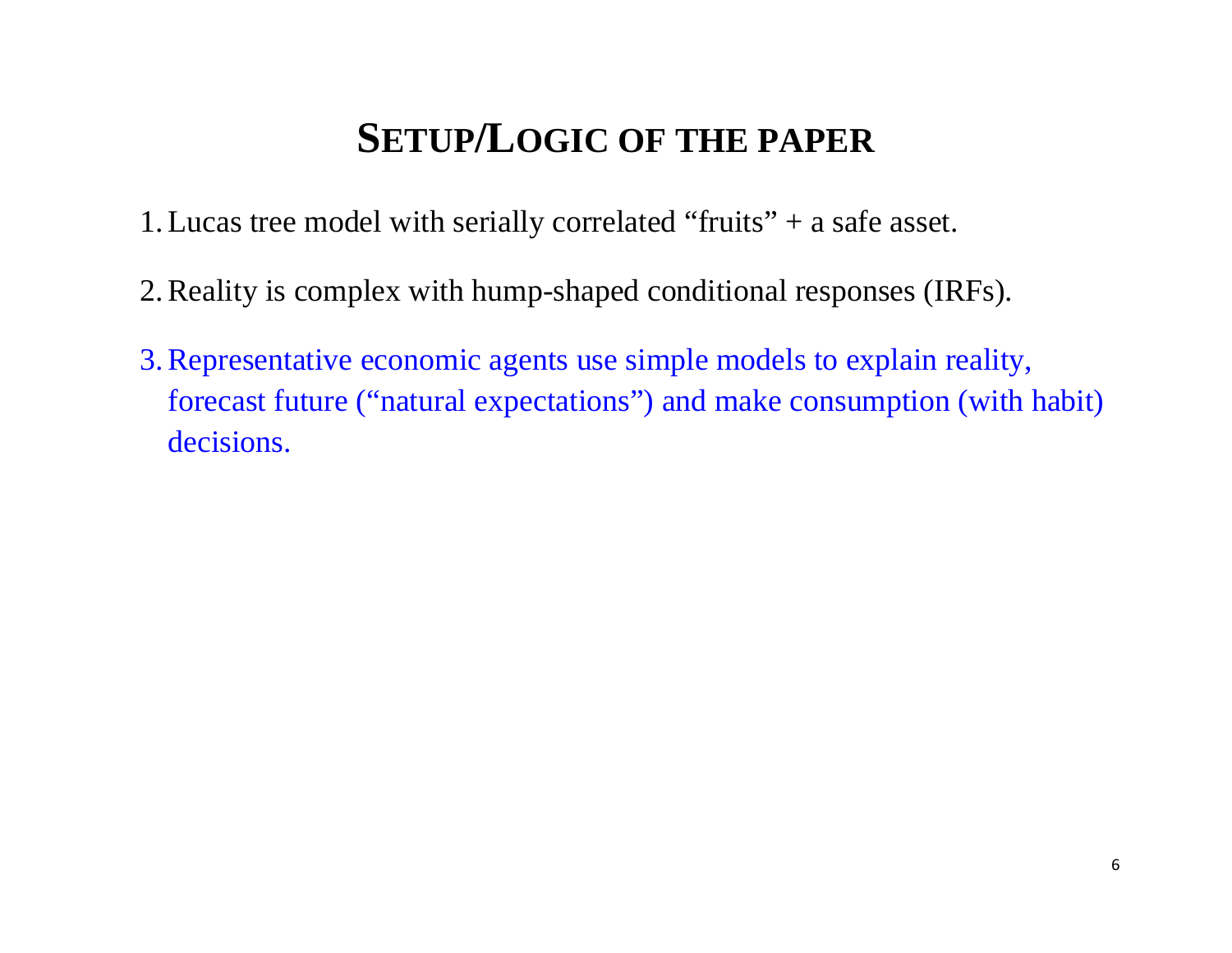- 1.Lucas tree model with serially correlated "fruits" + a safe asset.
- 2.Reality is complex with hump-shaped conditional responses (IRFs).
- 3.Representative economic agents use simple models to explain reality, forecast future ("natural expectations") and make consumption (with habit) decisions.
- 4.Because agents' model is mis-specified, agents fail to understand the degree of mean reversion in the behavior of fundamentals. Hence, with this particular misspecification and with habit, there is an over-reaction to innovations in the productivity of trees.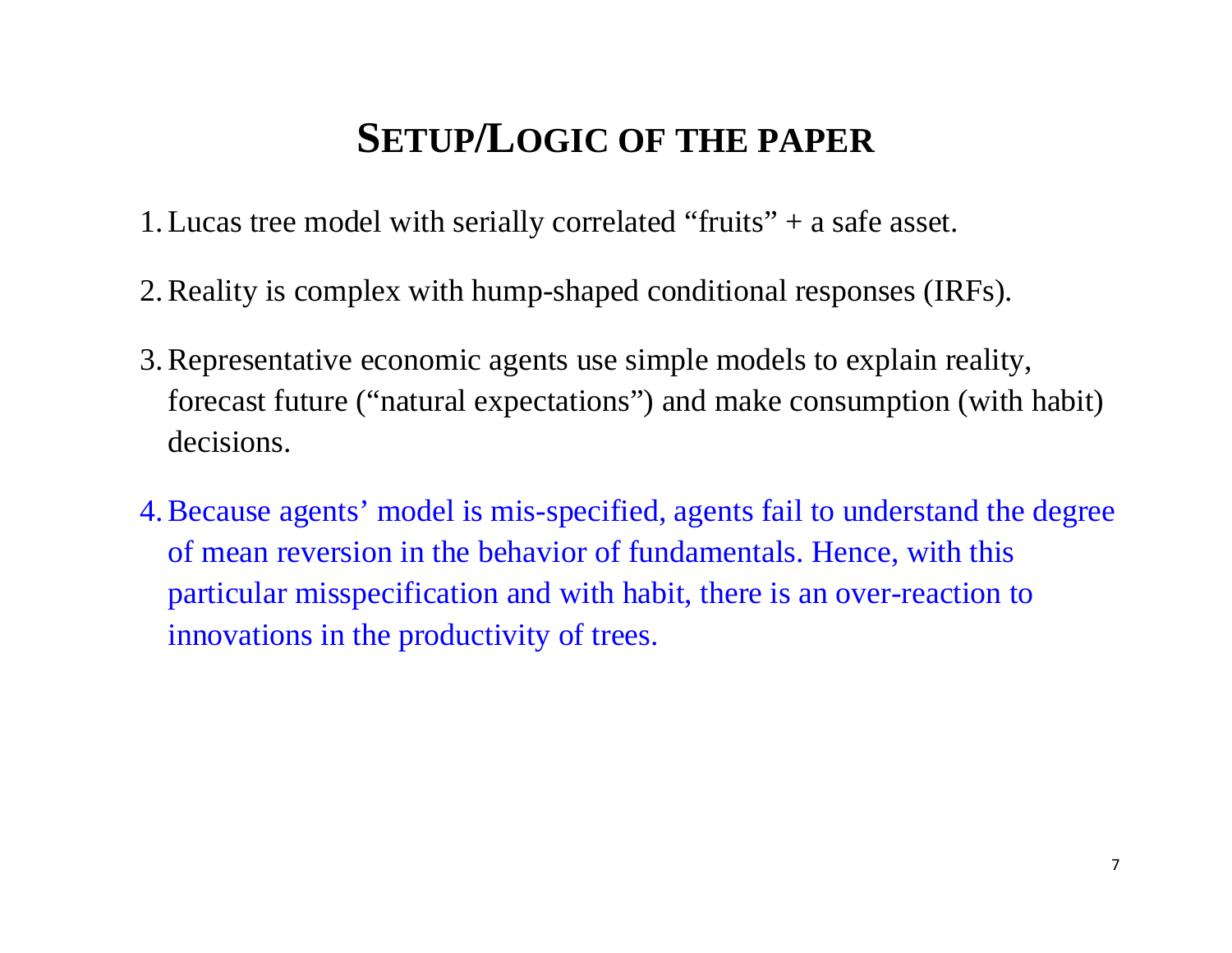- 1.Lucas tree model with serially correlated "fruits" + a safe asset.
- 2.Reality is complex with hump-shaped conditional responses (IRFs).
- 3.Representative economic agents use simple models to explain reality, forecast future ("natural expectations") and make consumption (with habit) decisions.
- 4.Because agents' model is mis-specified, agents fail to understand the degree of mean reversion in the behavior of fundamentals. Hence, with this particular misspecification and with habit, there is an over-reaction to innovations in the productivity of trees.
- 5. As a result, one can explain a number of puzzles in macro/finance, such as:
	- a. High equity premium
	- b. Momentum
	- c. Volatile asset prices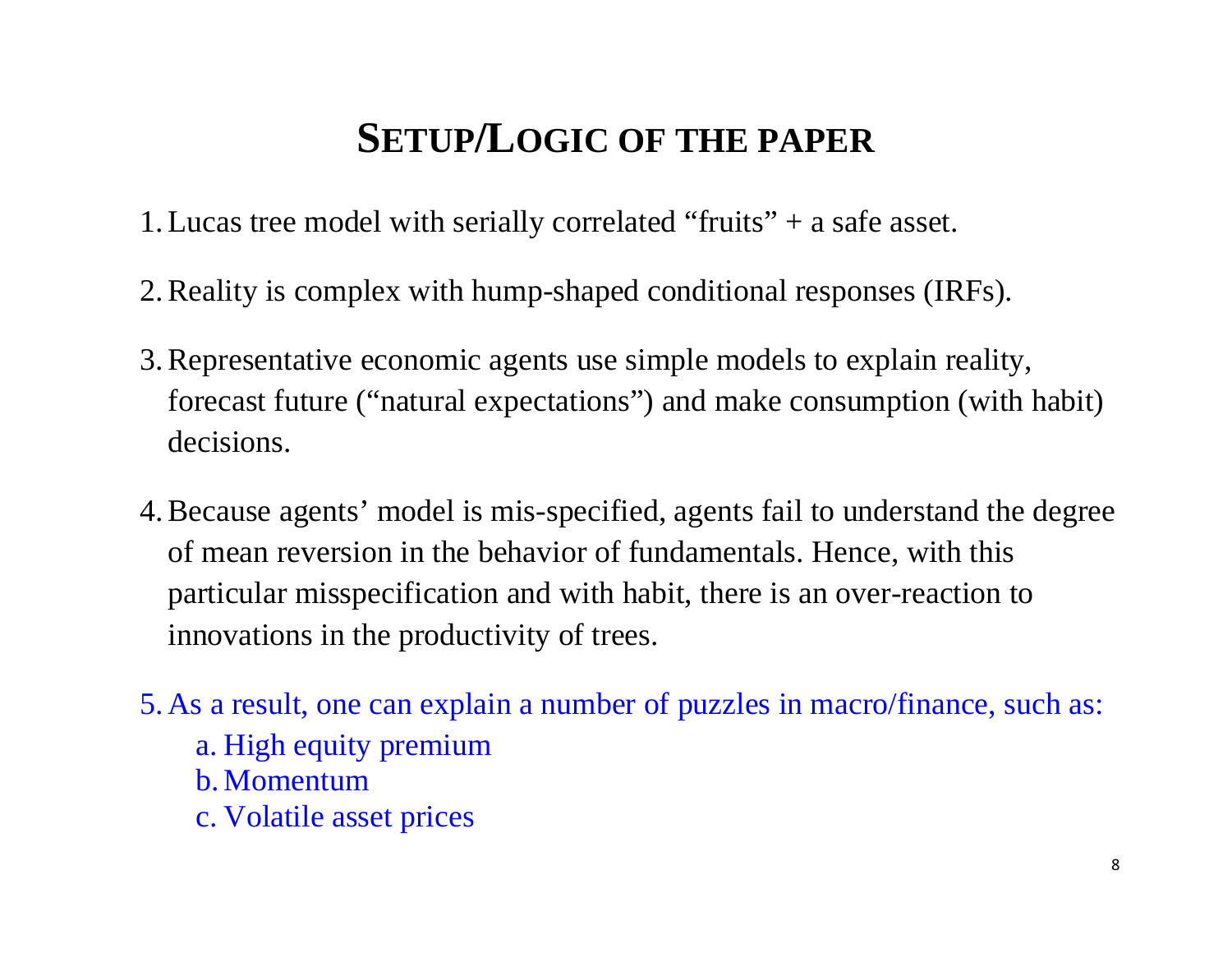### **APPEAL OF SIMPLE MODELS**

The paper presents a long list of reasons why simple (statistical) models can be preferred to complex (statistical) models.

- There is a great deal of uncertainty about what is a true model.
- The Box-Jenkins approach is very explicit in suggesting very simple models for forecasting (e.g. use  $AR(5)$  instead of  $AR(40)$  to avoid over-fitting).
- It is *natural* to use simple models to form forecasts/expectations and act based on these forecasts/expectations. Hence, natural expectations.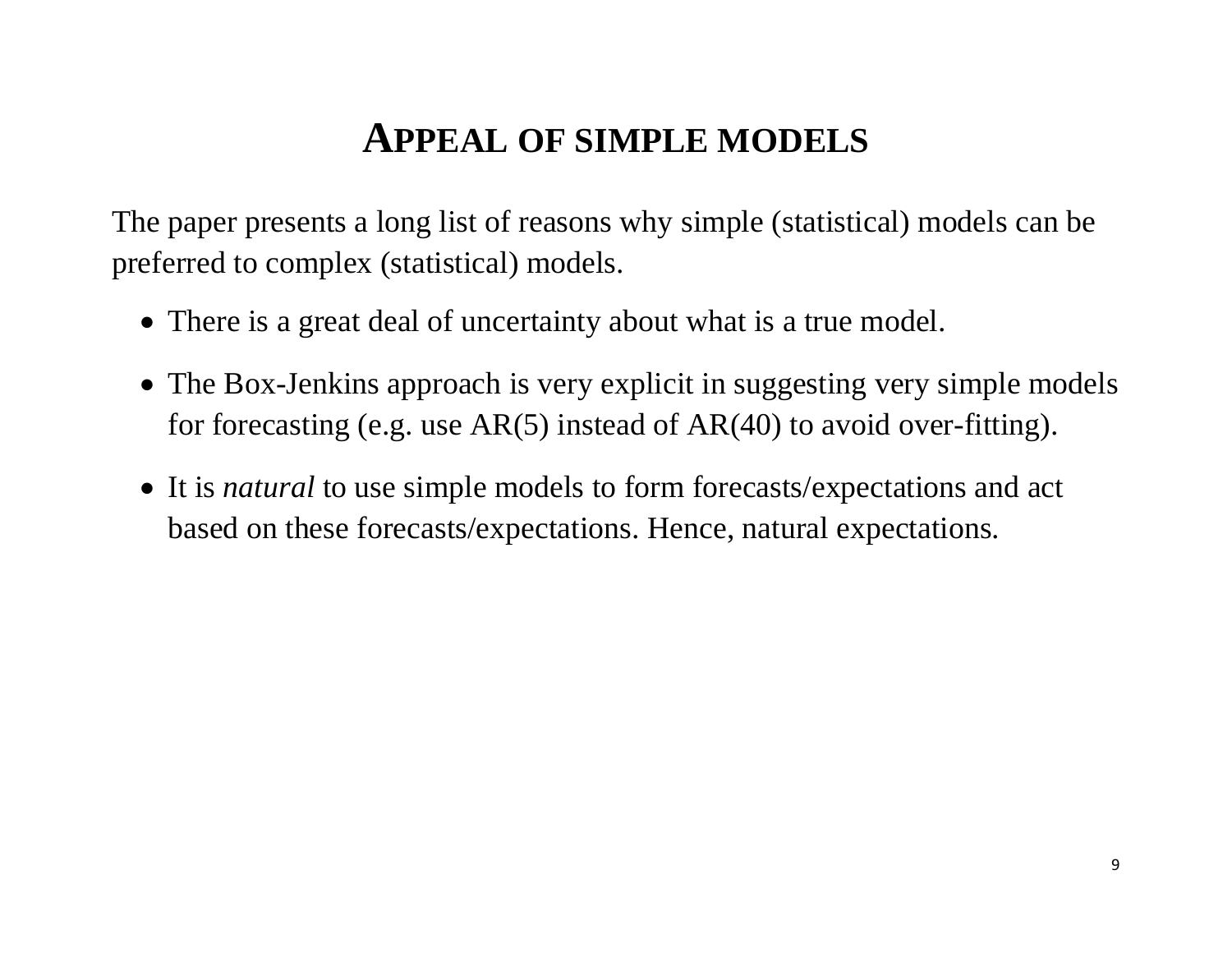# **IS IT NATURAL?**

To ignore uncertainty about the model? [agents treat their simple models as absolutely certain DGPs.]

E.g., precautionary motives can greatly dampen over-reactions.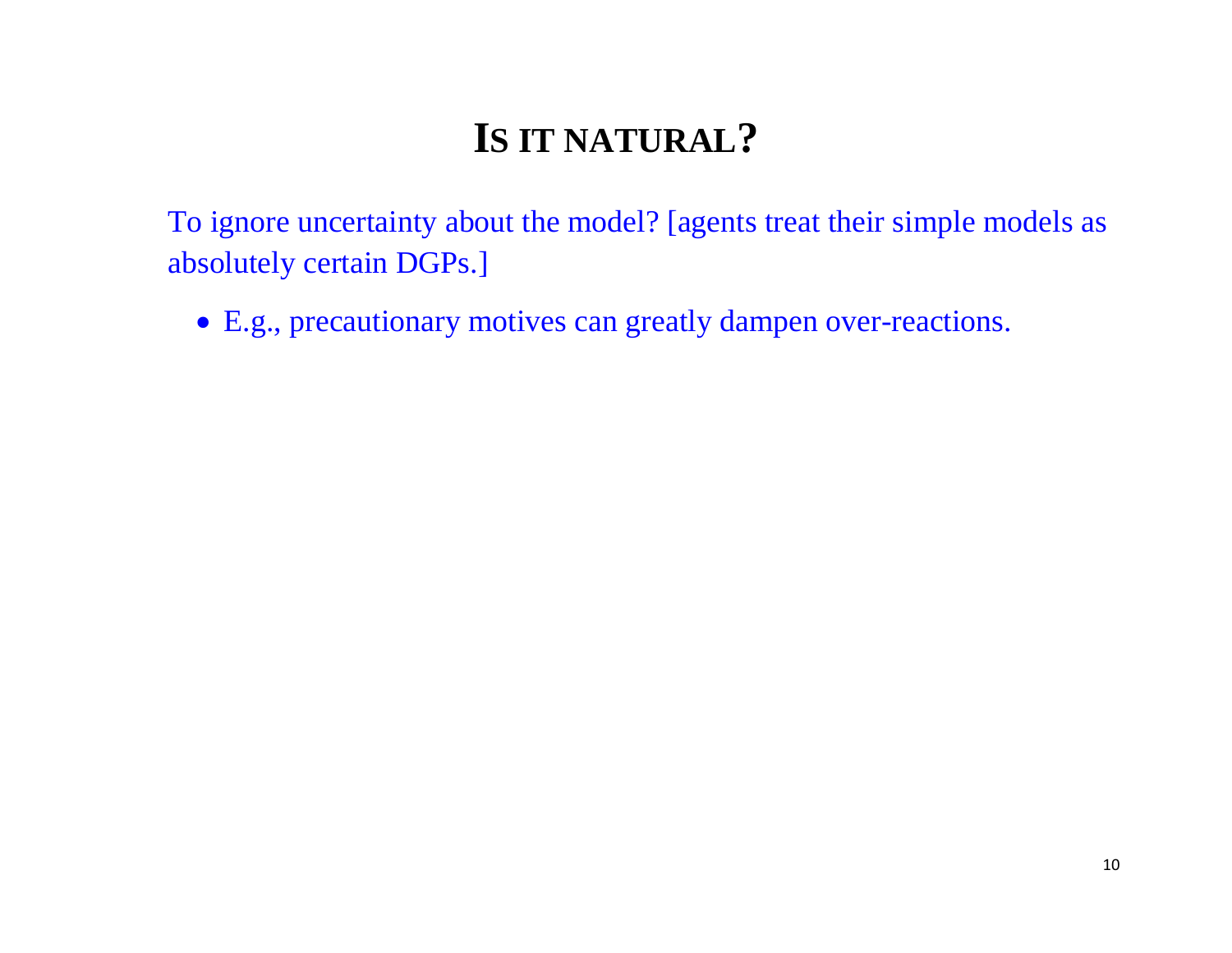# **IS IT NATURAL?**

To ignore uncertainty about the model? [agents treat their simple models as absolutely certain DGPs.]

E.g., precautionary motives can greatly dampen over-reactions.

To rule out any form of learning? [agents are born with models; agents repeatedly fail to understand the discrepancy between what they forecast and what they observe even in the very long run.]

E.g., learning can attenuate over-reactions and reduce volatility.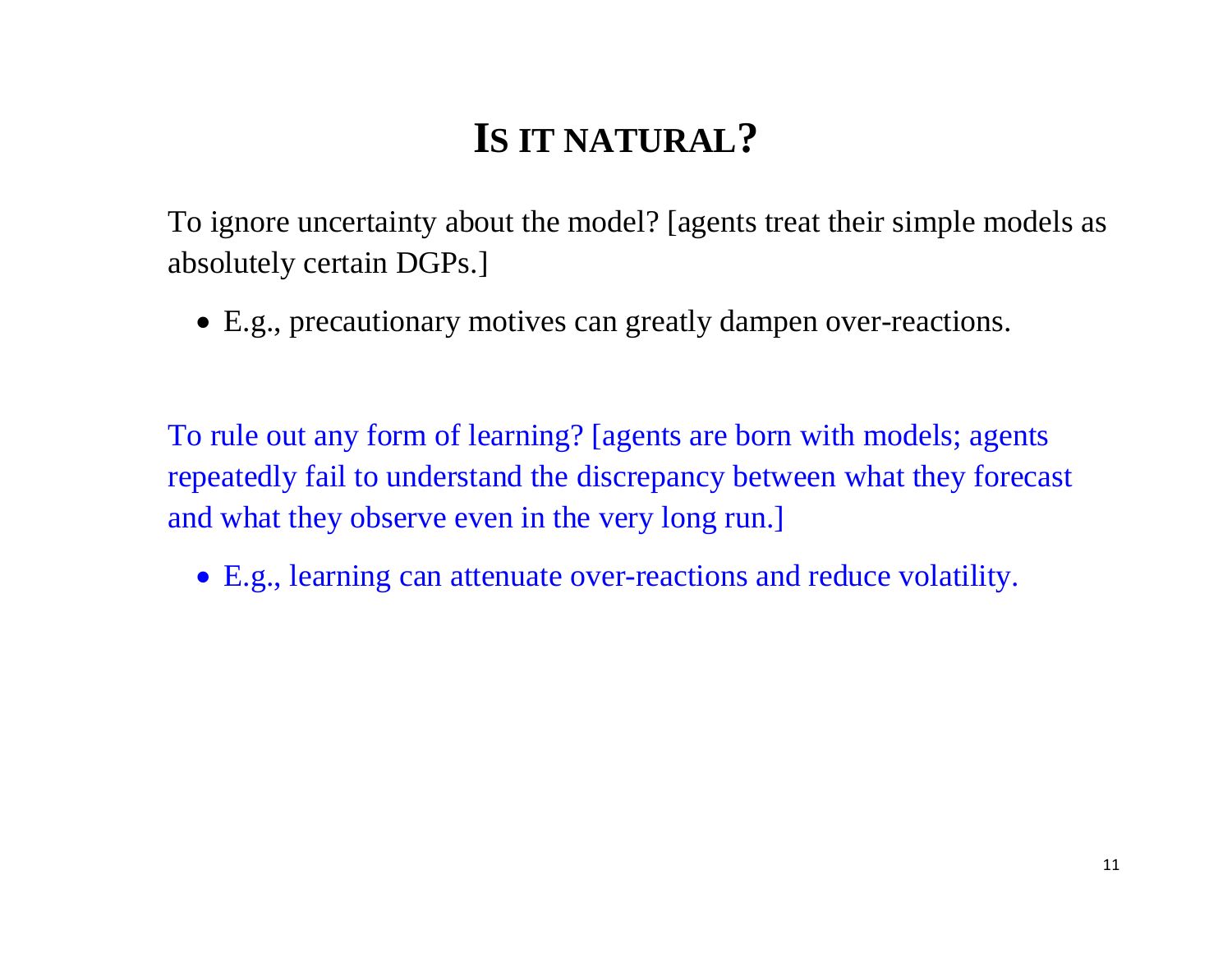## **INFORMATIONAL RIGIDITIES IN SURVEY DATA**

- 1. Disagreement in cross-sections of forecasts.
- 2.Conditional responses of disagreement to structural shocks are close to zero.
- 3. Serial correlation of forecast errors.
- 4.Conditional forecast errors vanish over time.
- 5. Forecast revisions predict forecast errors.
- 6. State-dependent acquisition of information.
- 7. Speed of learning about structural shocks is similar across different types of shocks.
- 8. Speed of learning is similar across types of agents (consumers, firms, professional forecasters).
- 9. Average forecasts consistently beat "individual" forecasts.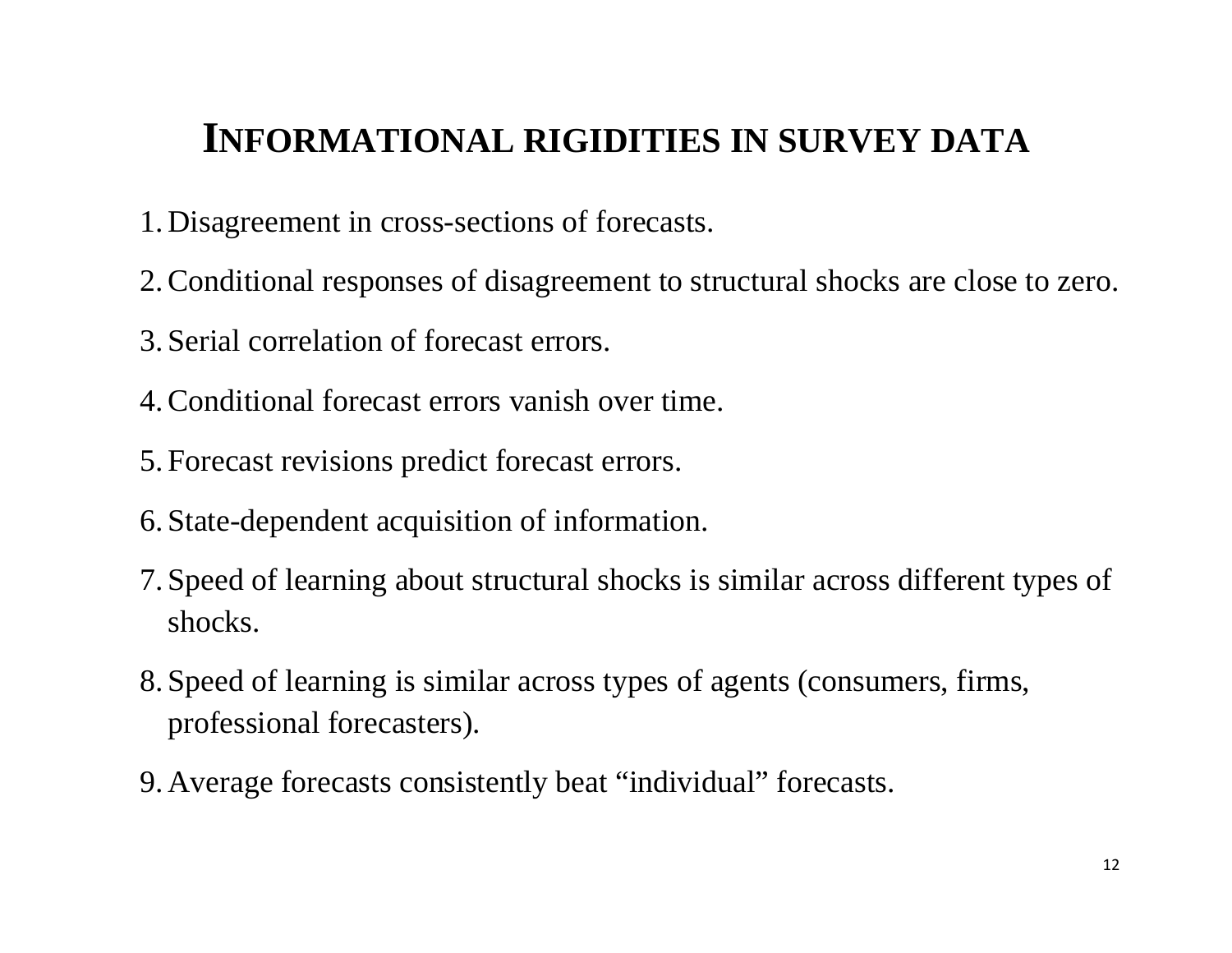### **INFORMATIONAL RIGIDITIES IN SURVEY DATA**

- 1. Disagreement in cross-sections of forecasts. **NO**
- 2.Conditional responses of disagreement to structural shocks are close to zero. **NO**
- 3. Serial correlation of forecast errors. **MAYBE**
- 4.Conditional forecast errors vanish over time. **NO**
- 5. Forecast revisions predict forecast errors. **MAYBE**
- 6. State-dependent acquisition of information. **NO**
- 7. Speed of learning about structural shocks is similar across different types of shocks. **NO**
- 8. Speed of learning is similar across types of agents (consumers, firms, professional forecasters). **NO**
- 9. Average forecasts consistently beat "individual" forecasts. **NO**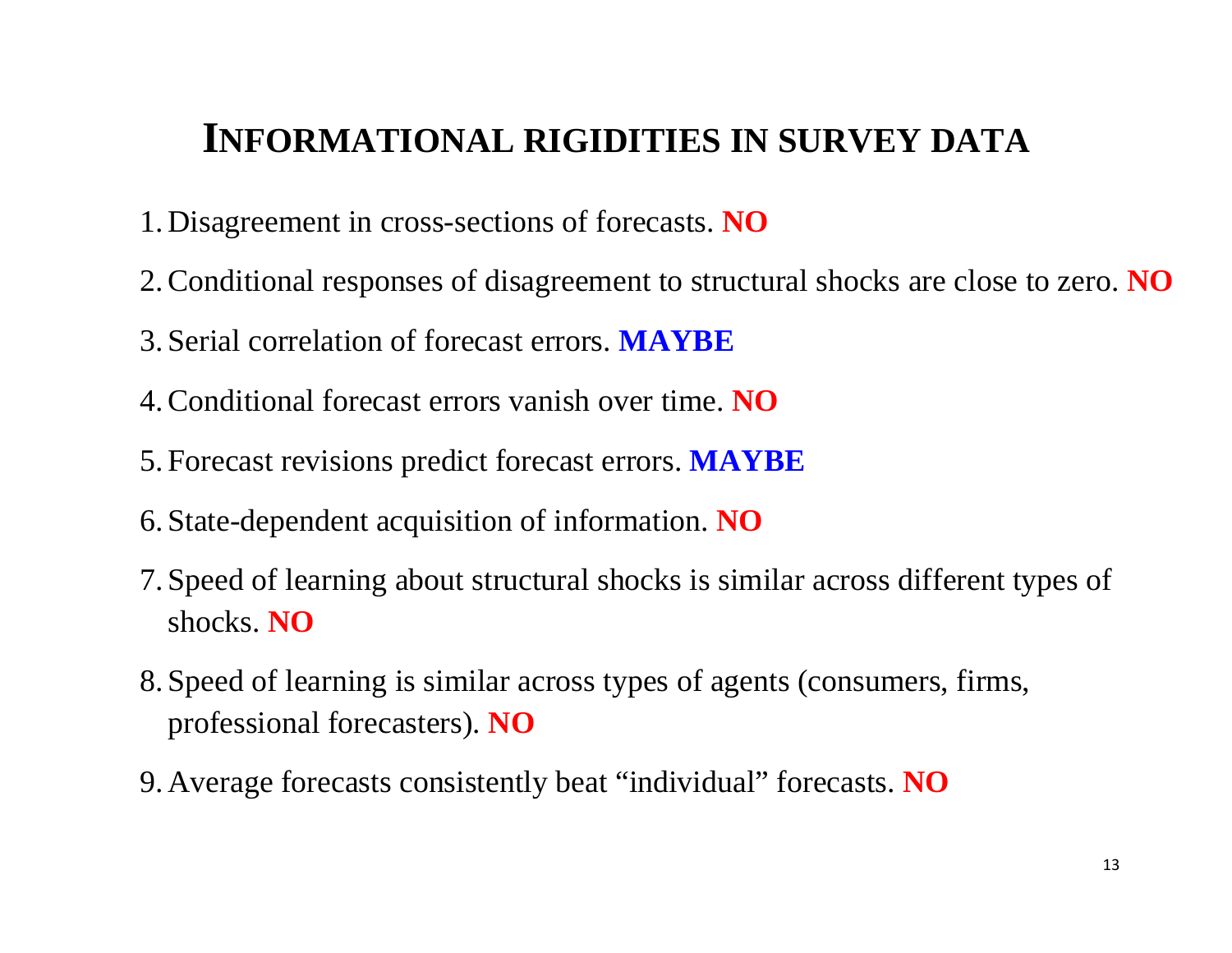### **MODEL SELECTION: SPECIFIC EXAMPLE**

DGP: ARIMA(0,1,16)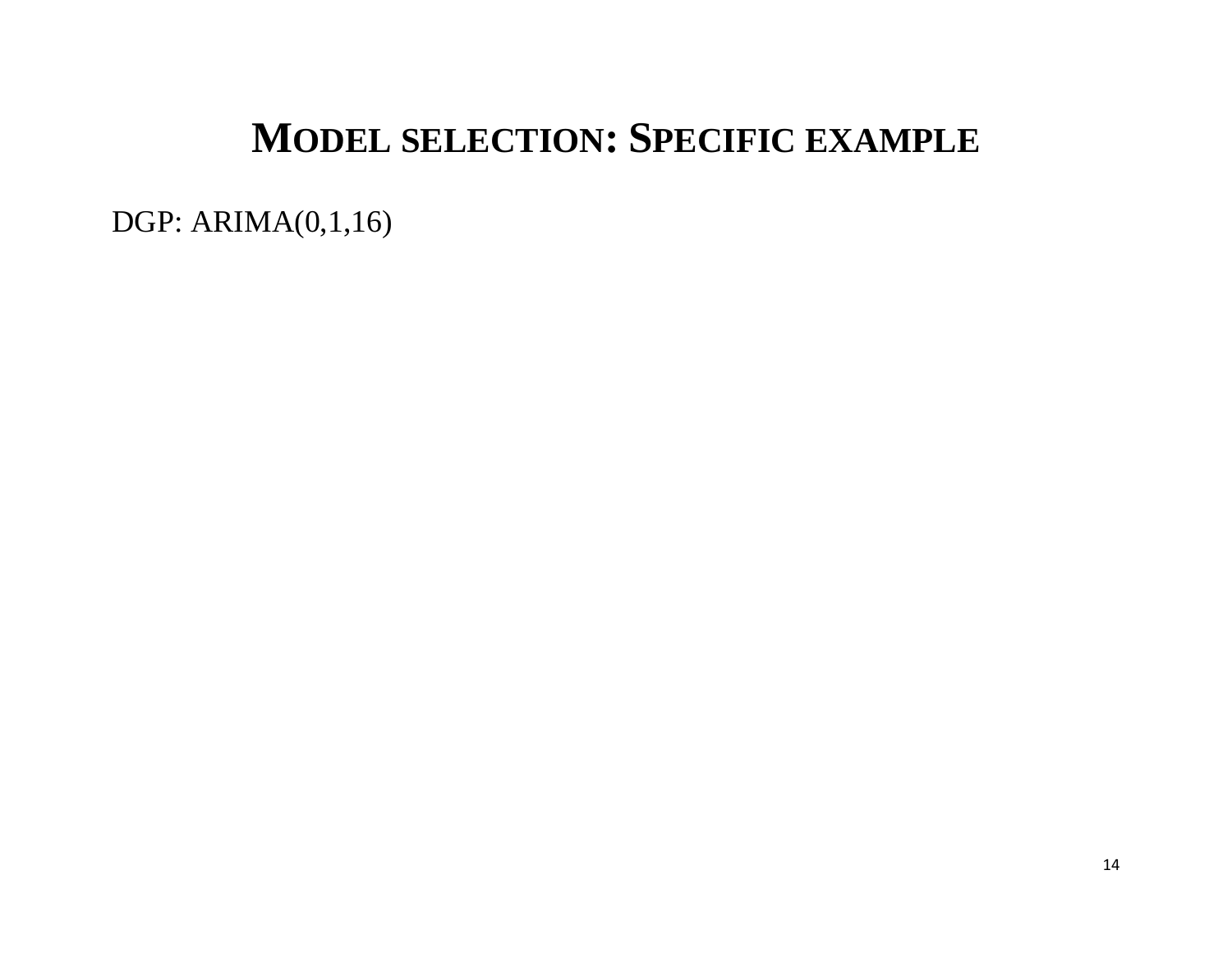## **MODEL SELECTION: SPECIFIC EXAMPLE**

#### DGP: ARIMA(0,1,16)

- MA terms are always hard to estimate.
- Fit low order  $AR(p)$  model in first differences  $[MA(1)=AR(\infty)]$ .
- In finite samples, it is really hard to estimate long-term properties of time series (e.g., unit root vs. trend stationarity).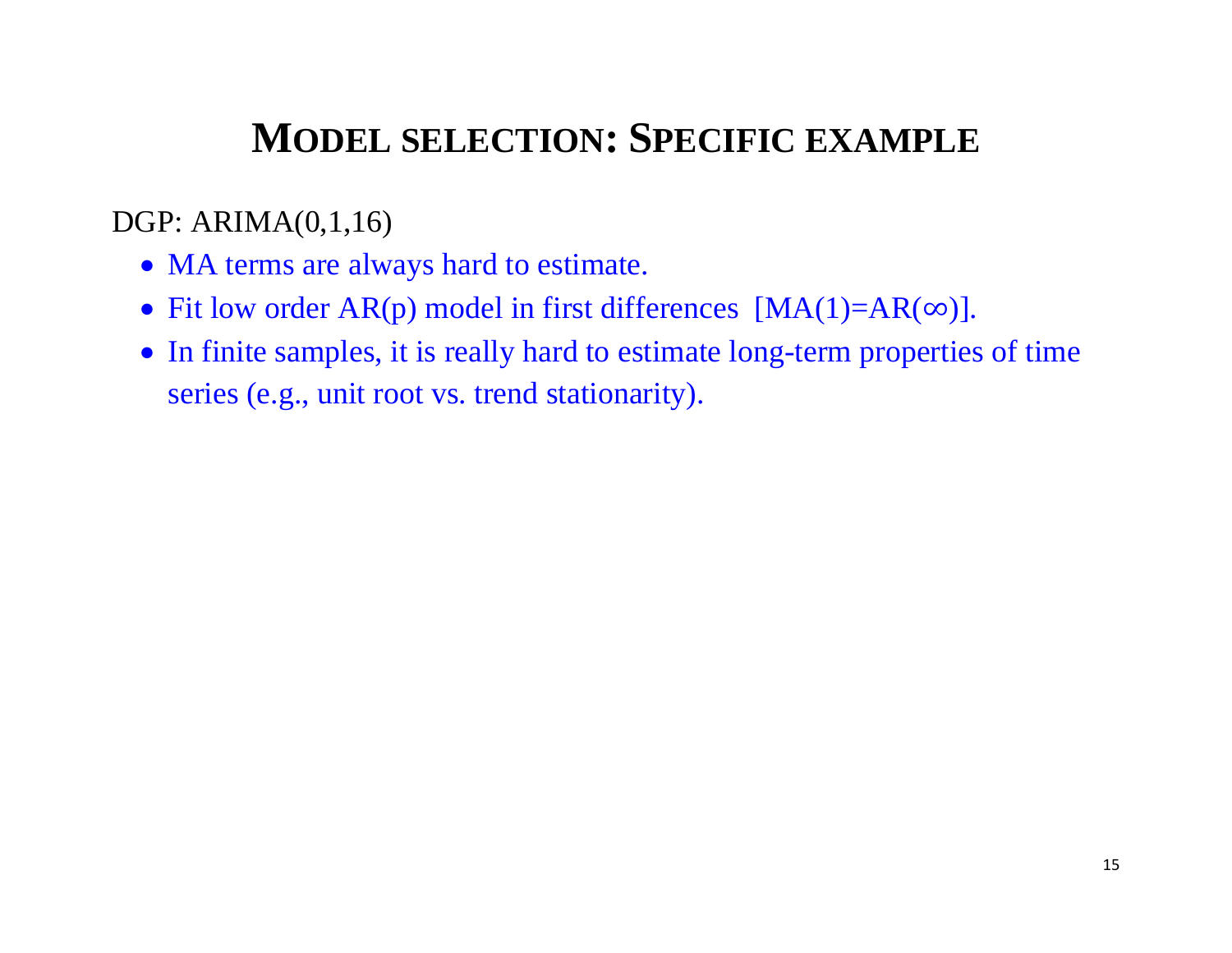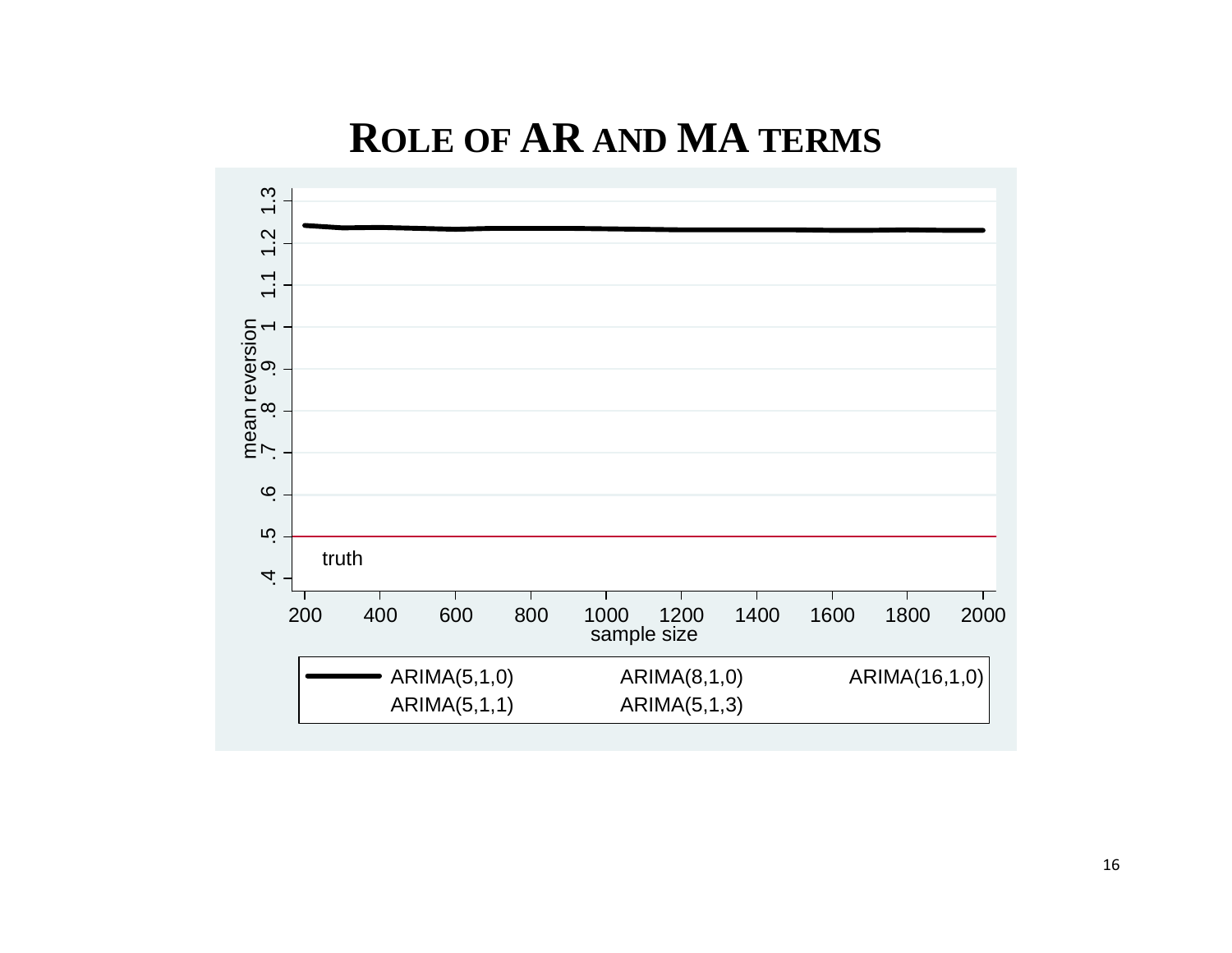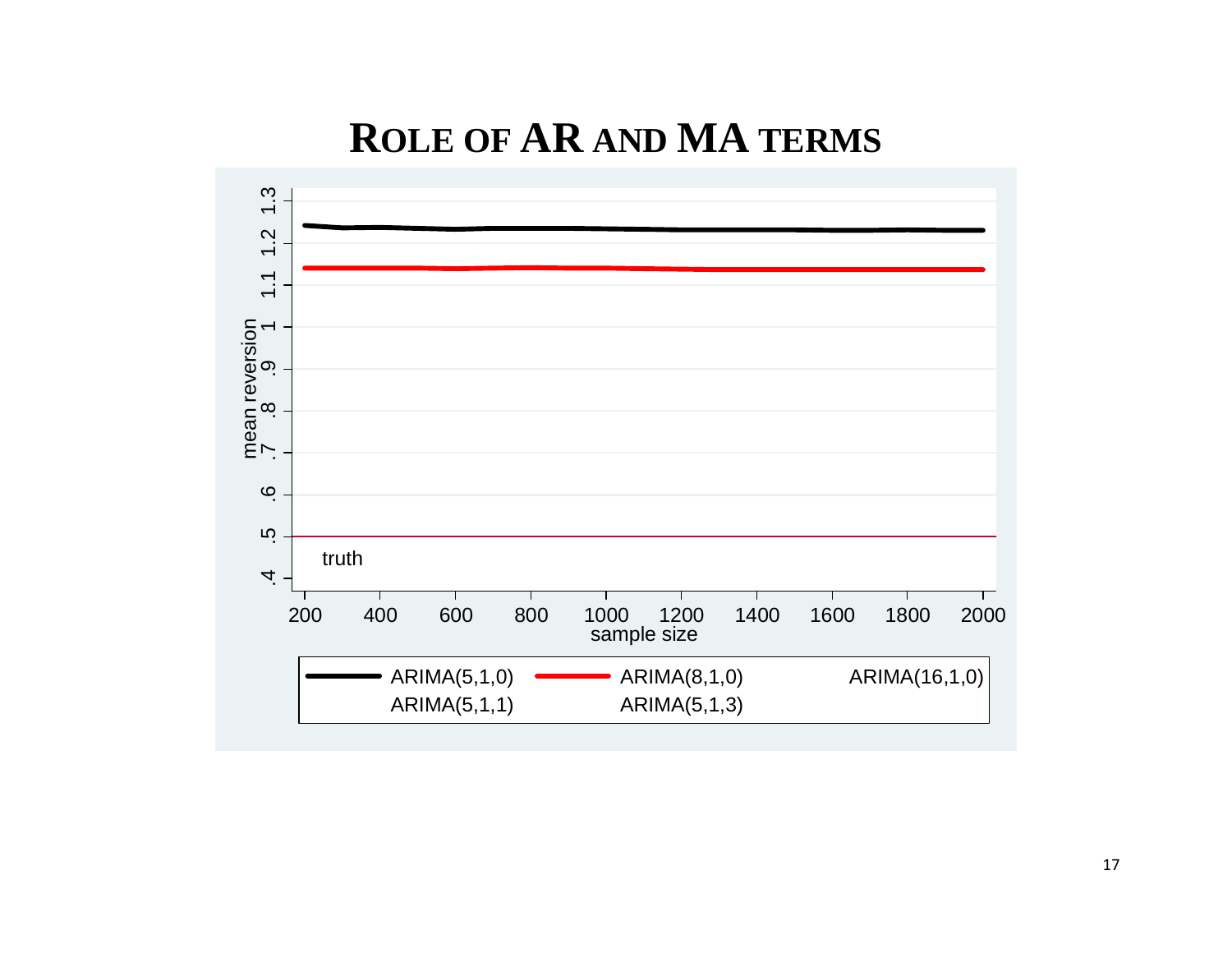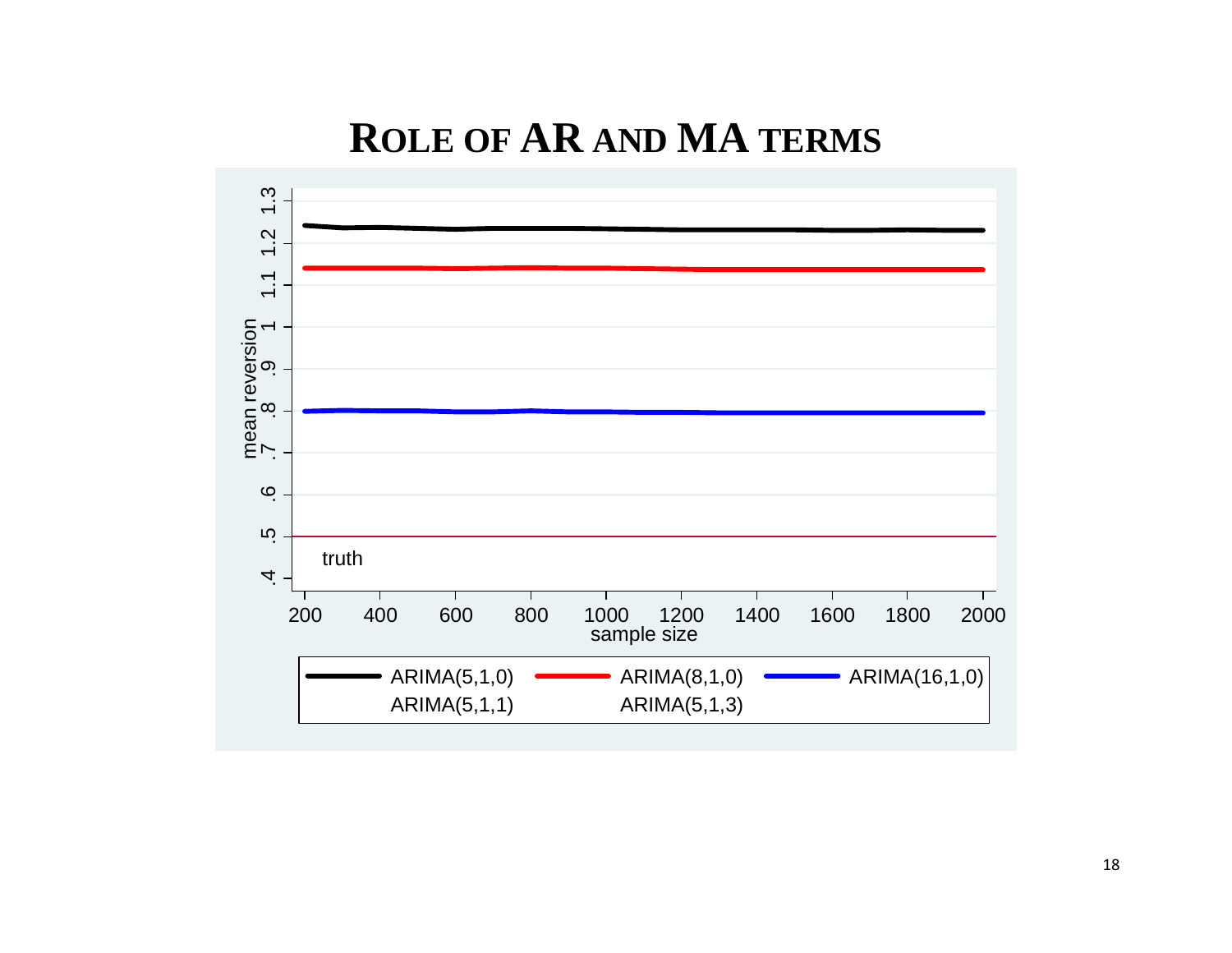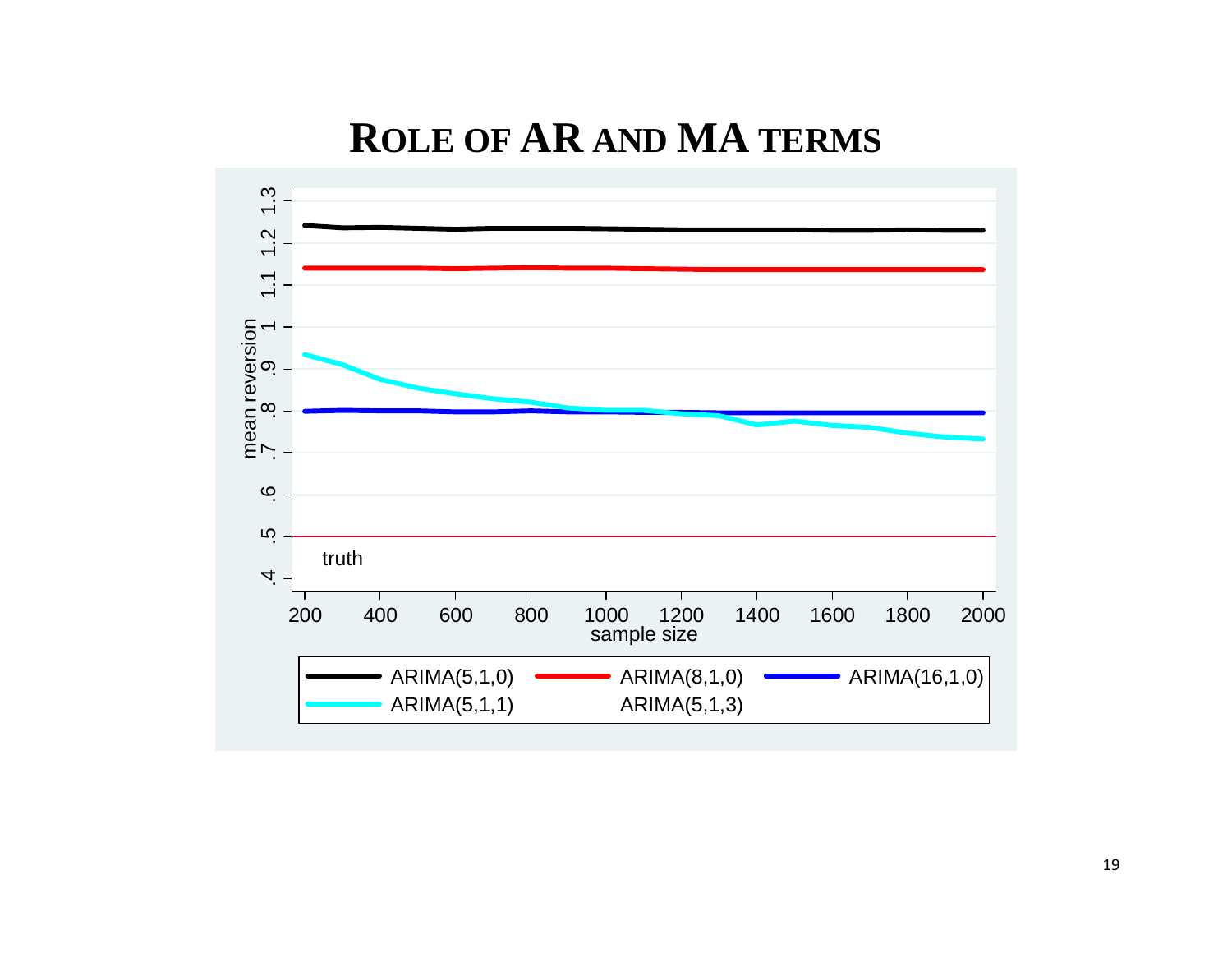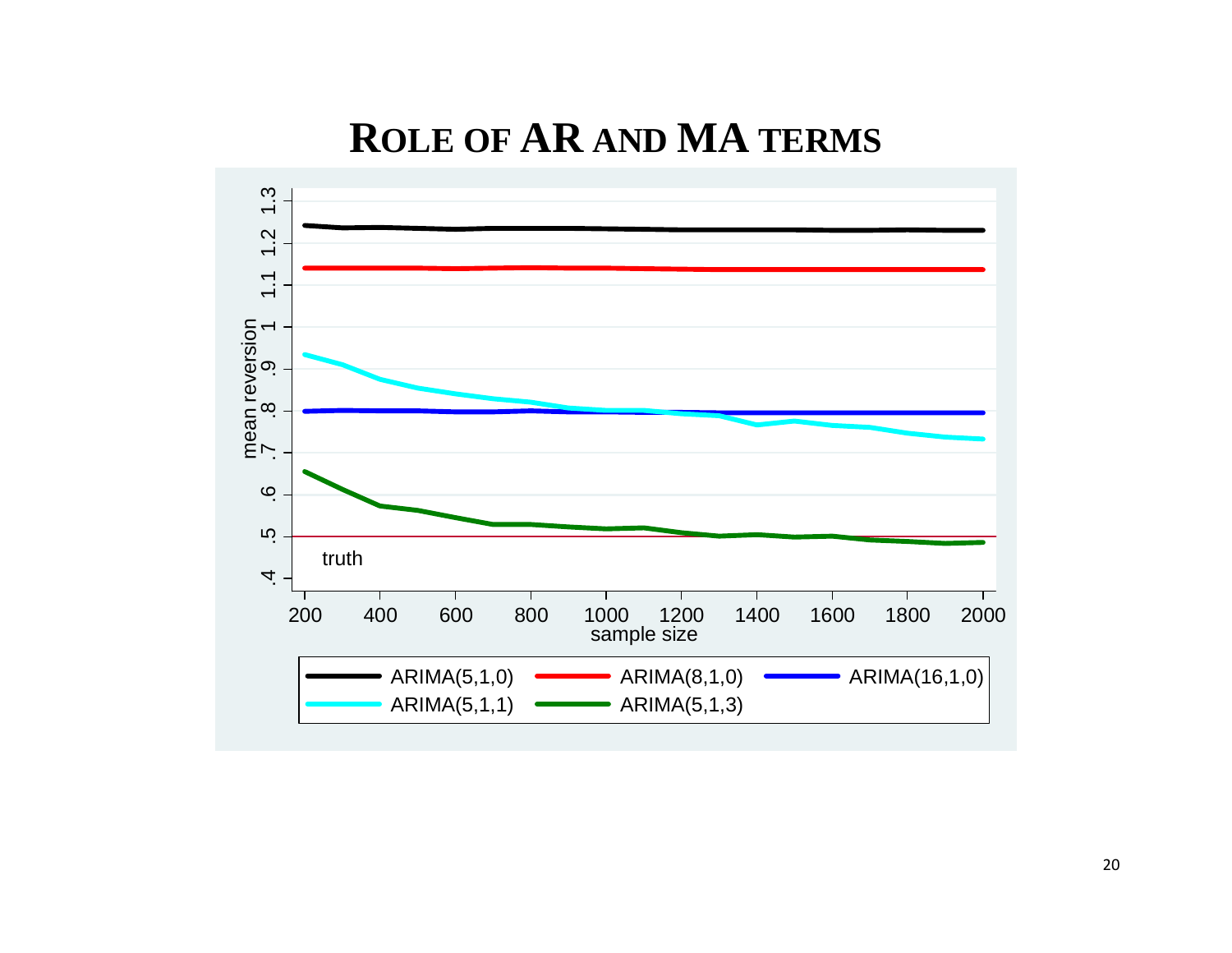## **MODEL SELECTION: SPECIFIC EXAMPLE**

#### DGP: ARIMA(0,1,16)

- MA terms are always hard to estimate.
- Fit low order  $AR(p)$  model in first differences  $[MA(1)=AR(\infty)]$ .
- In finite samples, it is really hard to estimate long-term properties of time series (e.g., unit root vs. trend stationarity).

Modest modifications can improve estimates of long-run reversion:

- Introducing just a handful of MA terms.
- Simple VARs (rather than univariate AR(p) models).
- Bias correction in the finite-sample estimates (e.g. bootstrap).
- Cointegration.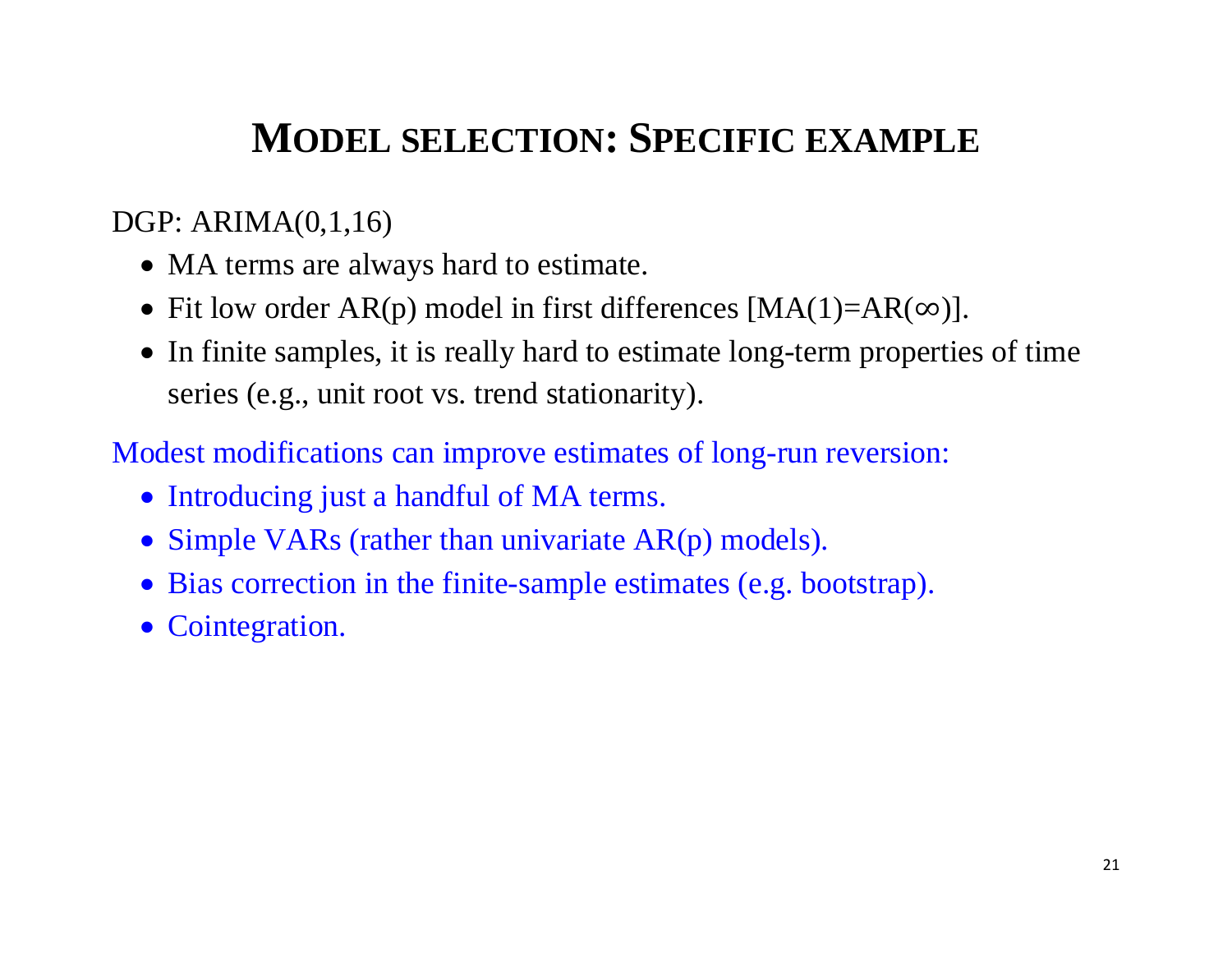# **MODEL SELECTION: SPECIFIC EXAMPLE**

#### DGP: ARIMA(0,1,16)

- MA terms are always hard to estimate.
- Fit low order  $AR(p)$  model in first differences  $[MA(1)=AR(\infty)]$ .
- In finite samples, it is really hard to estimate long-term properties of time series (e.g., unit root vs. trend stationarity).

Modest modifications can improve estimates of long-run reversion:

- Introducing just a handful of MA terms.
- Simple VARs (rather than univariate AR(p) models).
- Bias correction in the finite-sample estimates (e.g. bootstrap).
- Cointegration.

#### Objectives for model selection:

- Why should one choose a model that minimizes MSE rather than expected loss in utility (the latter matters for decision making)?
- What is the price of using a wrong model?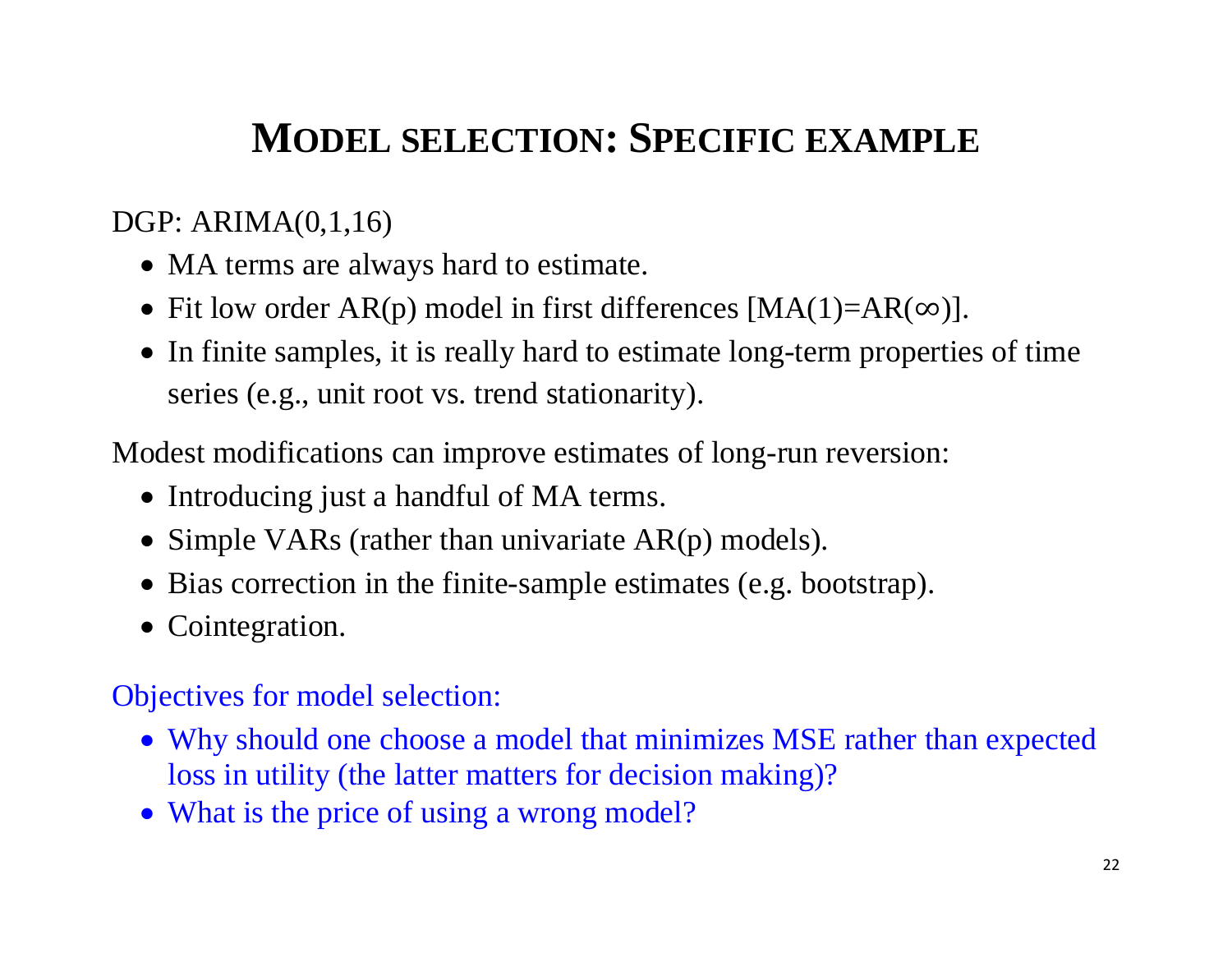The baseline model is setup in partial equilibrium with exogenous endowments and equally natural economic agents.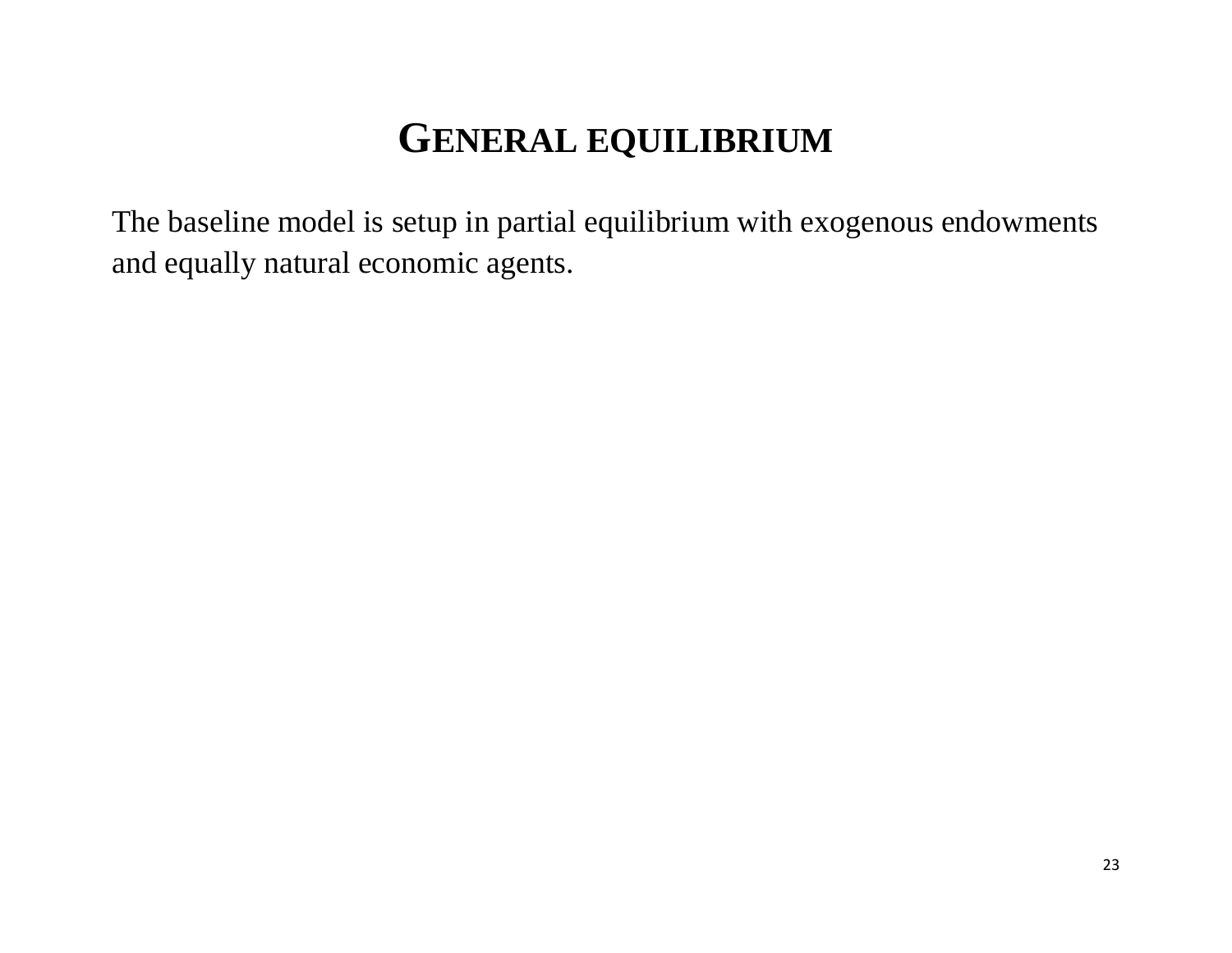The baseline model is setup in partial equilibrium with exogenous endowments and equally natural economic agents.

 Given fundamentals, properties of asset prices and forecasting models are jointly determined.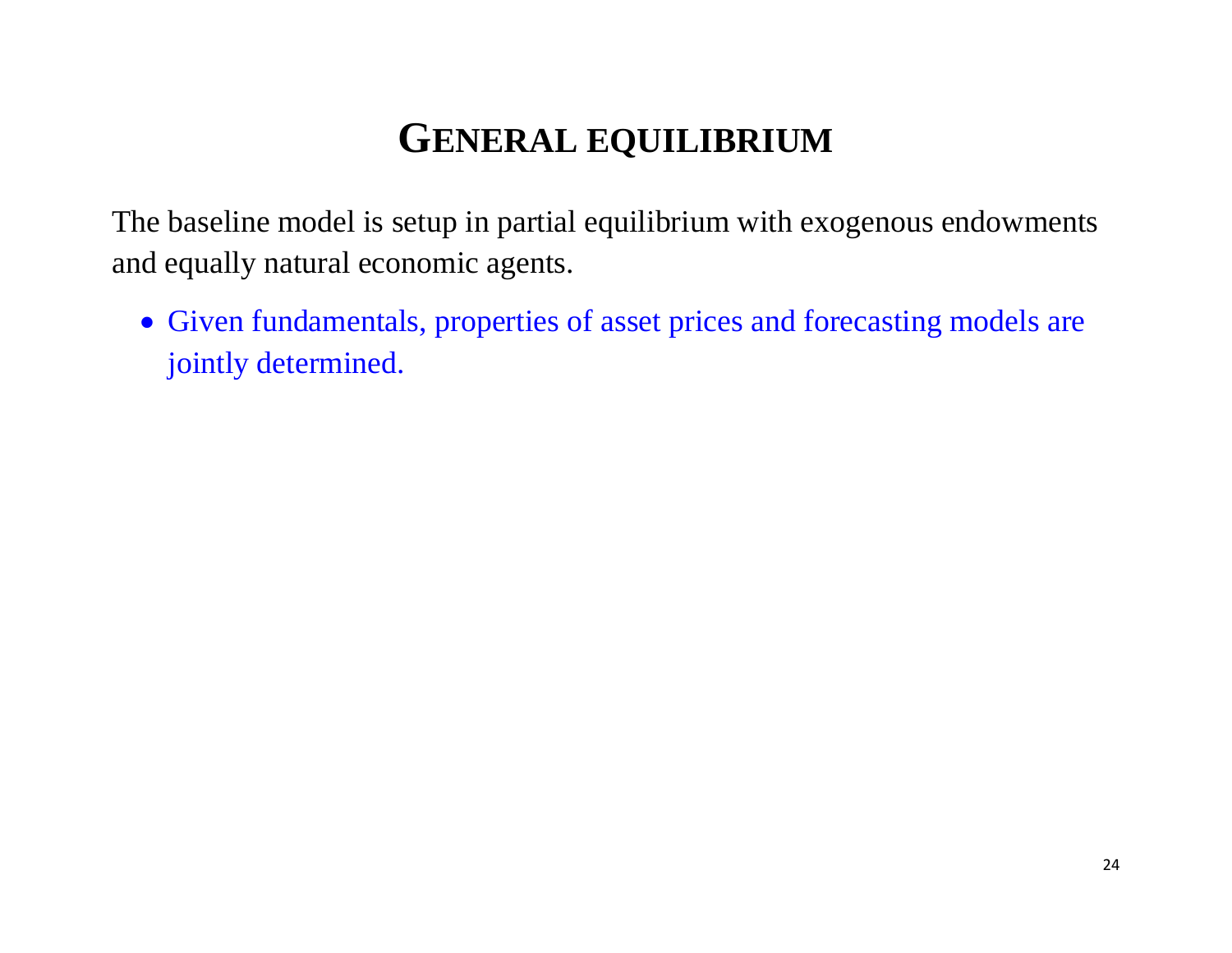The baseline model is setup in partial equilibrium with exogenous endowments and equally natural economic agents.

- Given fundamentals, properties of asset prices and forecasting models are jointly determined.
- Prices aggregate information and allocate resources.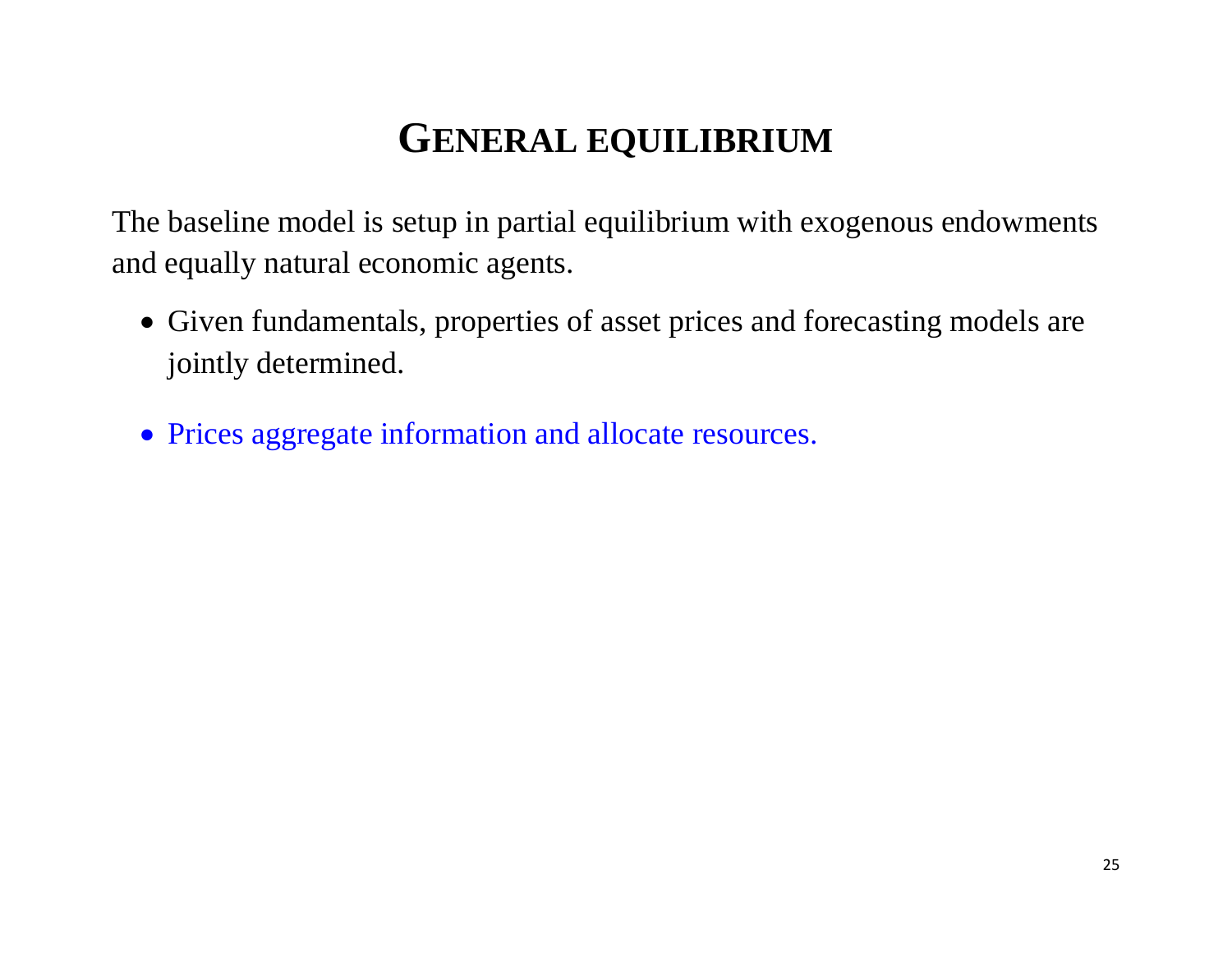The baseline model is setup in partial equilibrium with exogenous endowments and equally natural economic agents.

- Given fundamentals, properties of asset prices and forecasting models are jointly determined.
- Prices aggregate information and allocate resources.

Agents may have different models and private information sets but prices could aggregate these disparate bits and pieces and improve choices made by agents. For example, average forecast tends to beat individual forecasts. [in the baseline model, prices do not play any role for aggregating information and allocating resources.]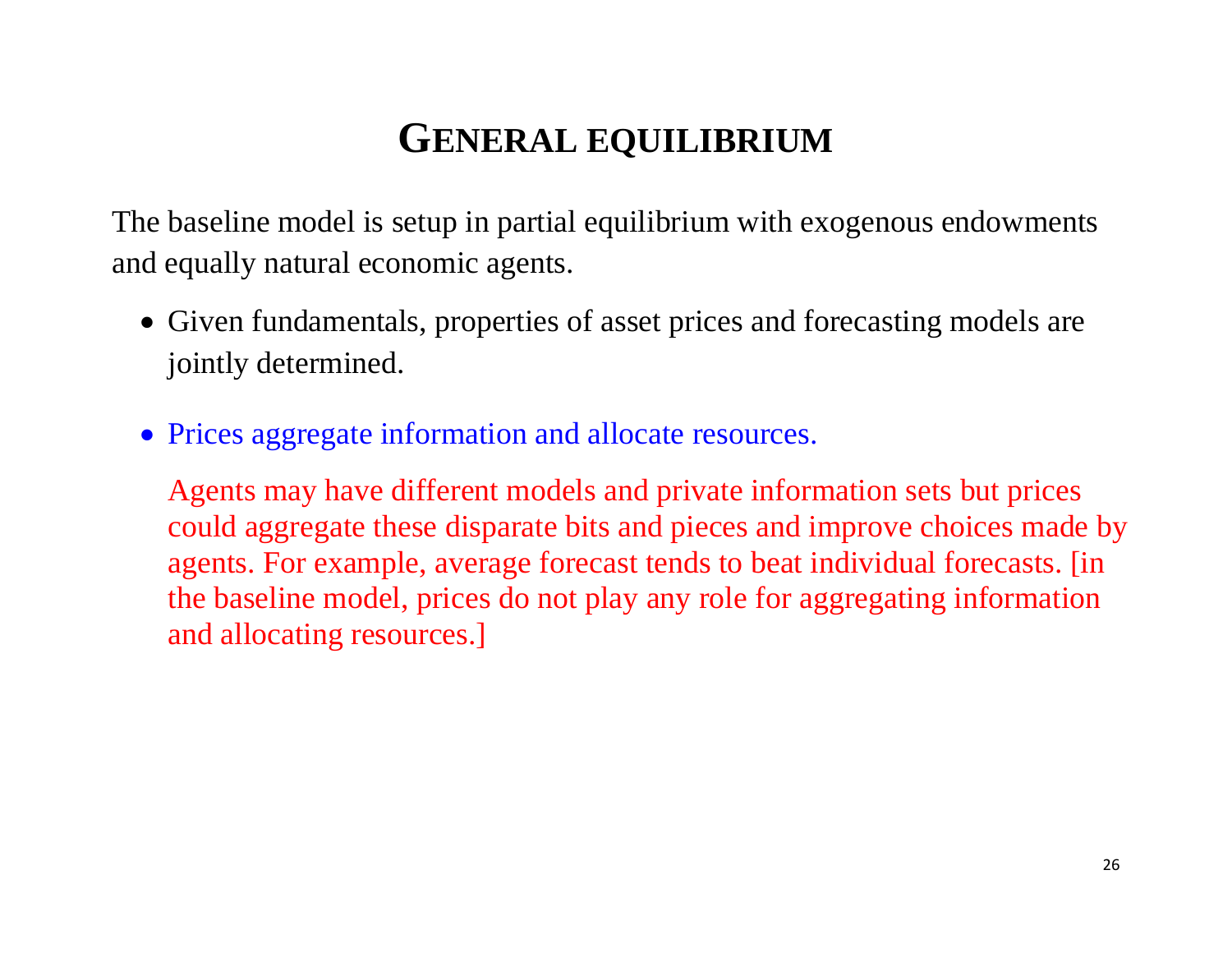The baseline model is setup in partial equilibrium with exogenous endowments and equally natural economic agents.

- Given fundamentals, properties of asset prices and forecasting models are jointly determined.
- Prices aggregate information and allocate resources.

Agents may have different models and private information sets but prices could aggregate these disparate bits and pieces and improve choices made by agents. For example, average forecast tends to beat individual forecasts. [in the baseline model, prices do not play any role for aggregating information and allocating resources.]

Robustness check in the paper:

- Introduce a subset of agents who are fully rational
- ... but do not let them influence asset prices.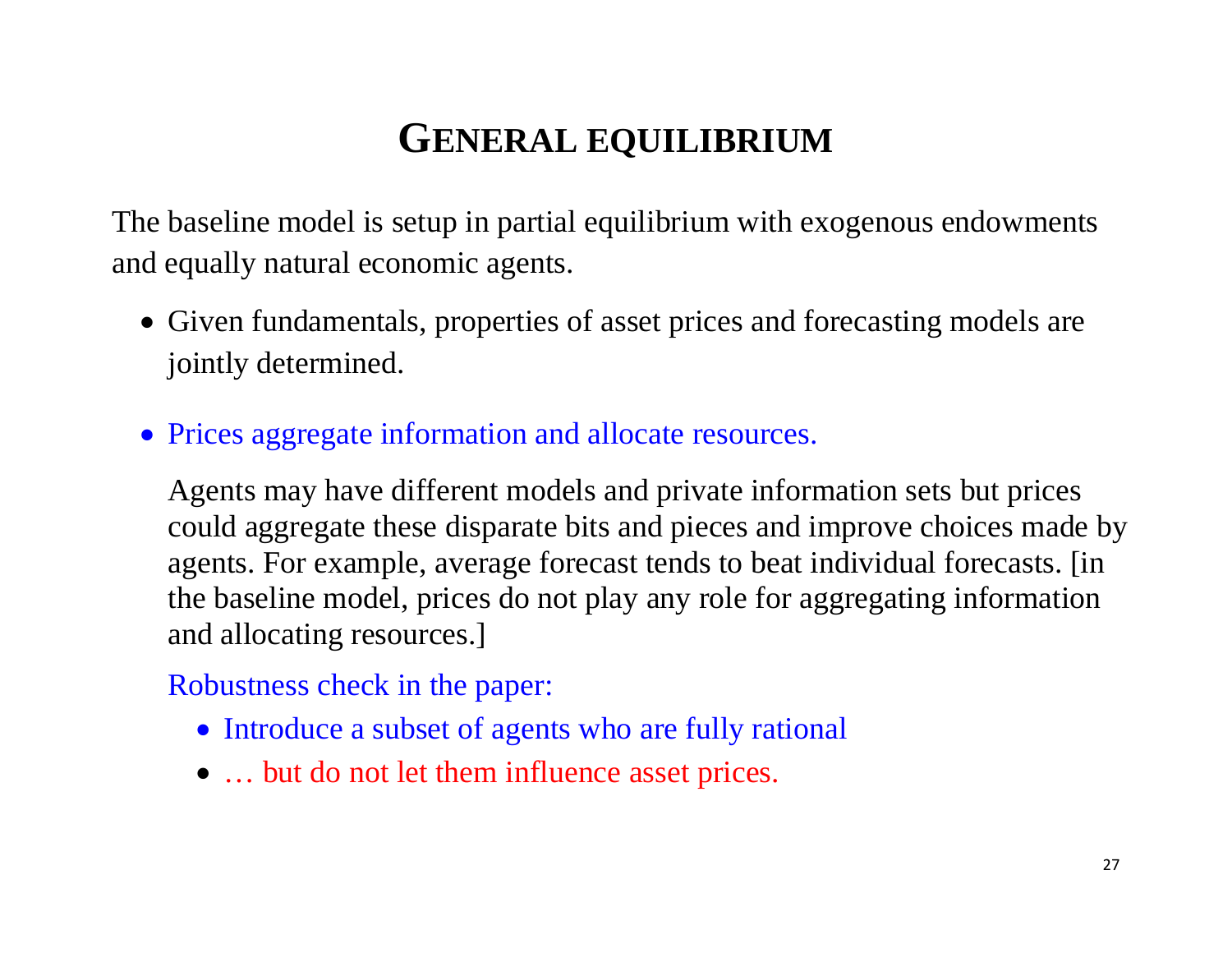## **SUMMARY**

 A very useful step toward integrating finance, macroeconomics and expectations formation.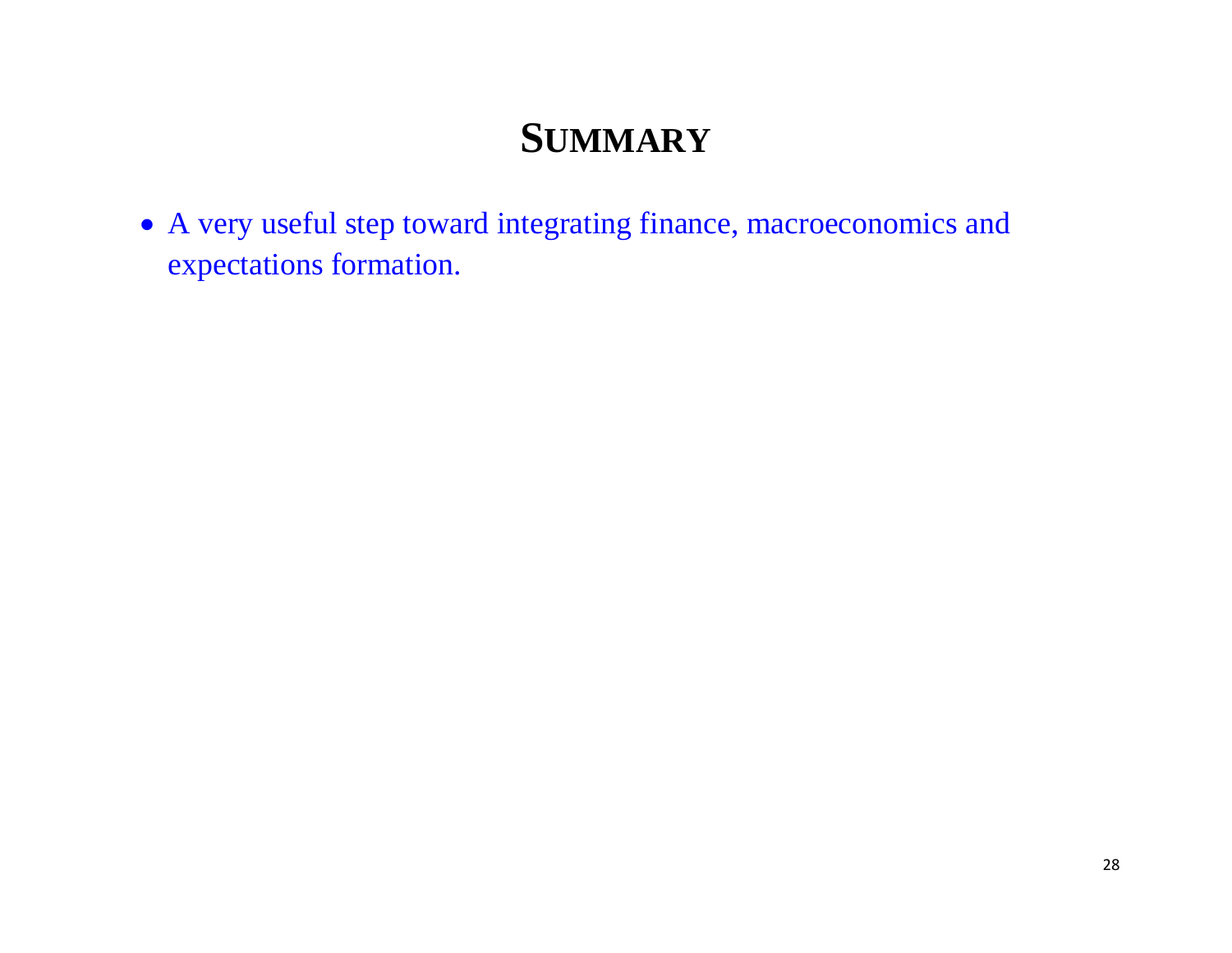# **SUMMARY**

- A very useful step toward integrating finance, macroeconomics and expectations formation.
- Simple models can go a long way in explaining empirical facts and puzzles.